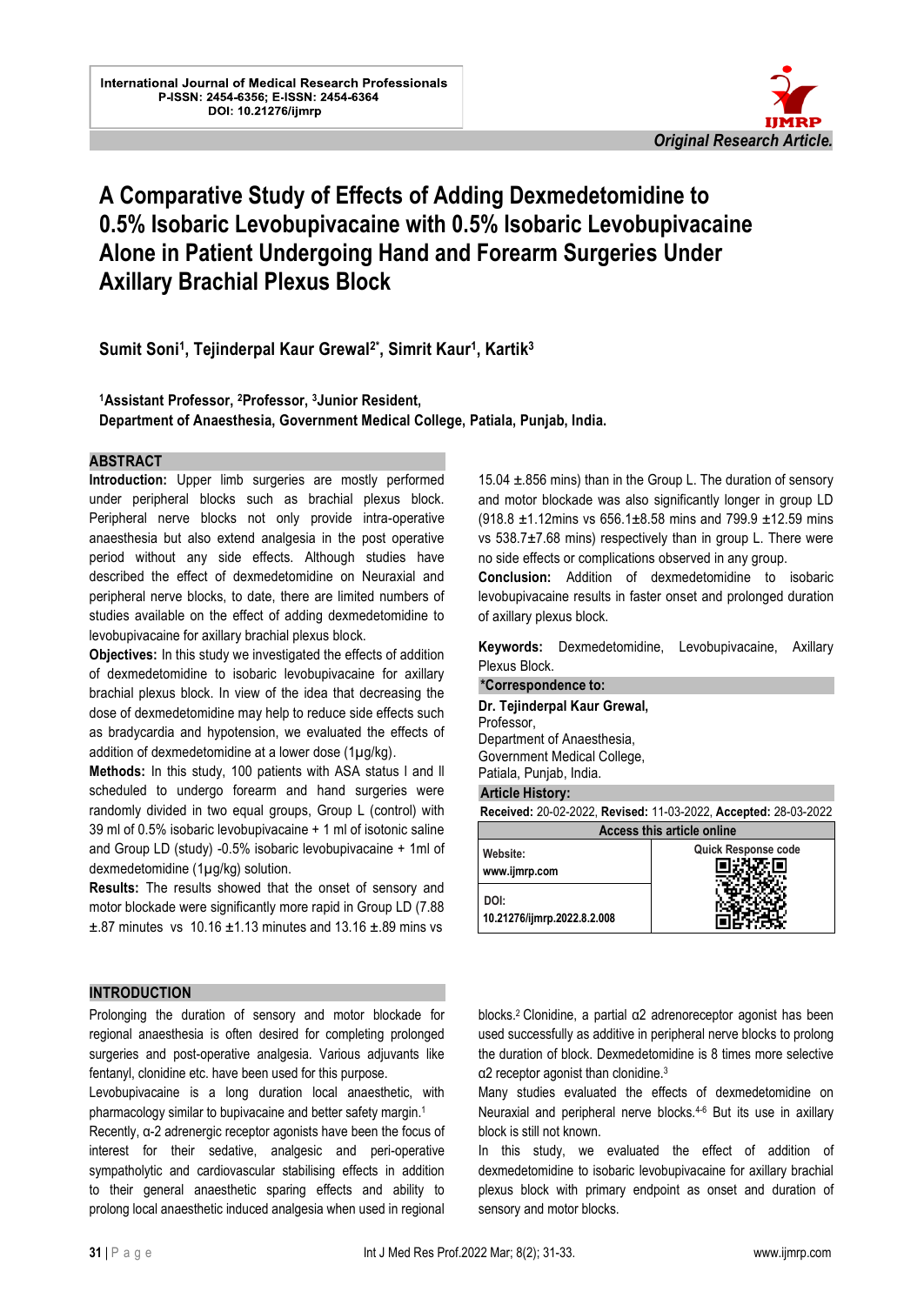Sumit Soni et al. Dexmedetomidine to Levobupivacaine with Levobupivacaine Alone in Axillary Brachial Plexus Block

#### **METHODS**

We enrolled 100 ASA, physical status I–II, after ethical committee approval and informed consent, scheduled to undergo hand and forearm surgery under axillary plexus block. Patients, with history of respiratory, cardiac renal or hepatic failure, pregnant women any coagulation disorder were excluded from the study.

After standard anaesthesia monitoring baseline HR, BP, RR and SpO2 were recorded. IV line was secured and maintained with ringer lactate.

Patients were randomly divided in two groups using sealed envelope technique. Group L (control, n=50) 39 ml of 0.5% isobaric levobupivacaine + 1 ml of isotonic saline and Group LD (n=50) - 0.5% isobaric levobupivacaine + 1ml of dexmedetomidine (1µg/kg) solution. The drug solutions were prepared by an assistant not involved in the study. Axillary blockade was performed with the patient lying in the supine position with the arm in 90° abduction and 110° flexion at elbow. After preparation of the area, axillary artery pulse was identified. Median nerve lies superior ulnar nerve lies inferior and redial nerve postero-inferior to axillary artery. Musculocutaneous nerve was blocked separately at the elbow. If any block failure or inadequate block happened, the patients were excluded from the study. Motor blockade was

checked by adduction of thumb (ulnar nerve), abduction of thumb (radial nerve), elbow flexion (musculocutaneous nerve) and opposition of thumb (median nerve) using modified Lovett rating scale from 6 (normal) to 0 (complete paralysis).

Sensory block was assessed by pinprick test using a 3-point scale from 0 (normal sensation) to 2 (loss of touch). Onset time and duration of motor and sensory block were recorded. Postoperative pain was assessed by 10 cm VAS scale (0-10). Time to first analgesic use (VAS >4, Diclofenac 75 mg in 50 ml NS infusion) and total analgesic required in first postoperative 12 hrs were recorded. HR, SBP, DBP were recorded at 5 min intervals. Any adverse event was recorded. Sample size was determined on basis of pilot study with post operative pain score reduction of 30% was observed. Minimum sample size was calculated to be 40 each group, assuming type 1 error of 0.05 and margin of error of 10%. Final sample size selected was 50 in each group. Statistical analysis was performed with SPSS 15.0 and SigmaStat 3.5 Statistical package programs. Continuous variables analyzed with student –t test while categorical variables analyzed with chisquare test and Fisher Exact Test. *P* <0.05 value was considered to be statistically significant.

| Table 1: Demographic distribution |                  |                   |  |  |  |
|-----------------------------------|------------------|-------------------|--|--|--|
| <b>Patient characteristics</b>    | Group L          | Group LD          |  |  |  |
| Age                               | $32.48 \pm 11.1$ | $37.36 \pm 12.41$ |  |  |  |
| Sex(F/M)                          | 13/37            | 7/43              |  |  |  |
| Weight                            | $65.56 \pm 6.4$  | $66.42 \pm 5.3$   |  |  |  |
| Duration of surgery               | $63.6 \pm 7.14$  | $68 + 5.4$        |  |  |  |

| Table 2: Sensory and motor blockade |       |           |         |                |  |
|-------------------------------------|-------|-----------|---------|----------------|--|
|                                     | Mean  | <b>SD</b> | P value | <b>Remarks</b> |  |
| Onset of sensory block              |       |           |         |                |  |
| Group 1                             | 10.16 | ±1.13     | < 0.05  | Significant    |  |
| Group 2                             | 7.88  | ±.87      |         |                |  |
| Onset of motor block                |       |           |         |                |  |
| Group 1                             | 15.04 | ±.856     | < 0.05  | Significant    |  |
| Group 2                             | 13.16 | ±.89      |         |                |  |
| Duration of sensory block           |       |           |         |                |  |
| Group 1                             | 656.1 | ±8.58     | < 0.05  | Significant    |  |
| Group 2                             | 918.8 | ±1.12     |         |                |  |
| Duration of motor block             |       |           |         |                |  |
| Group 1                             | 538.7 | ±7.68     | < 0.05  | Significant    |  |
| Group 2                             | 799.9 | ±12.59    |         |                |  |

#### **RESULTS**

The groups were comparable with respect to patient age, sex, weight and duration of surgery. (table 1)

The onset of sensory and motor blockade were significantly more rapid in Group LD (7.88  $\pm$ .87minutes vs 10.16  $\pm$ 1.13minutes and13.16 $\pm$ .89 mins vs 15.04  $\pm$ .856 mins) than in the Group L (table 2). The duration of sensory and motor blockade were also

significantly longer in group LD (918.8  $\pm$ 1.12mins vs 656.1 $\pm$ 8.58 mins and 799.9  $\pm$ 12.59 mins vs 538.7 $\pm$ 7.68 mins) respectively, than in group L (table 2). During post-operative period, VAS score was significantly higher in group L than in group LD. There were no side effects or complications observed in any group. Intra operative and post-operative vitals were stable.